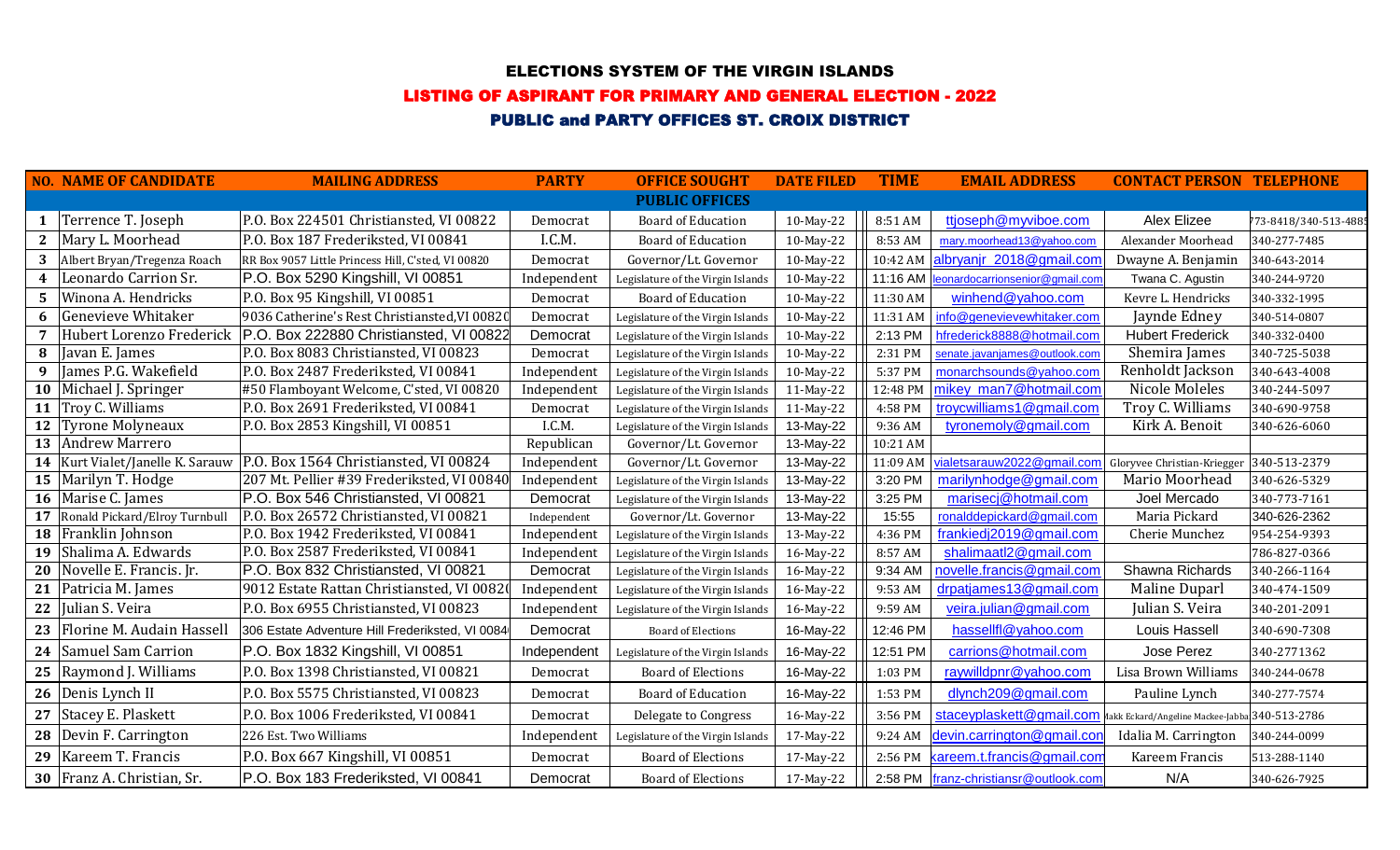### ELECTIONS SYSTEM OF THE VIRGIN ISLANDS

# LISTING OF ASPIRANT FOR PRIMARY AND GENERAL ELECTION - 2022

# PUBLIC and PARTY OFFICES ST. CROIX DISTRICT

|                                 | <b>NO. NAME OF CANDIDATE</b>      | <b>MAILING ADDRESS</b>                          | <b>PARTY</b> | <b>OFFICE SOUGHT</b>              | <b>DATE FILED</b> | <b>TIME</b> | <b>EMAIL ADDRESS</b>                                             | <b>CONTACT PERSON TELEPHONE</b>             |              |
|---------------------------------|-----------------------------------|-------------------------------------------------|--------------|-----------------------------------|-------------------|-------------|------------------------------------------------------------------|---------------------------------------------|--------------|
| <b>PUBLIC OFFICES CONTINUED</b> |                                   |                                                 |              |                                   |                   |             |                                                                  |                                             |              |
|                                 | 30   Norman H Jn Baptiste         | P.O. Box 3241 Frederiksted, VI 00851            | Independent  | Legislature of the Virgin Islands | 17-May-22         | 3:17 PM     | jbiam@hotmail.com                                                | N/A                                         | 340-725-7010 |
| 31                              | Diane T. Capehart                 | P.O. Box 789 Kingshill, VI 00851                | Democrat     | Legislature of the Virgin Islands | 17-May-22         | 4:01 PM     | electcapehart@gmail.com Alekisha Petersen Bennersor 340-277-8320 |                                             |              |
| 32                              | Frederick R. Espinosa             | P.O. Box 827 Christiansted, VI 00821            | Republican   | <b>Board of Elections</b>         | 17-May-22         | 4:13 PM     | evil13kt@gmial.com                                               | <b>Valerie Stiles</b>                       | 340-690-6103 |
| 33                              | Soraya Ferreras                   | P.O. Box 7179 Christiansted, VI 00823           | Republican   | <b>Board of Elections</b>         | 17-May-22         | 4:14 PM     | soraya_ferreras27@gmail.com                                      | Soraya Ferreras                             | 340-474-2378 |
| 34                              | <b>Emerito Torres</b>             | P.O. Box 7179 Christiansted, VI 00823           | Republican   | <b>Board of Elections</b>         | 17-May-22         | 4:24 PM     | N/A                                                              | Lilliana Belardo De O'Neal                  | 787-539-7608 |
| 35                              | Jeanette K. Guzman                | P.O. Box 8609 Christiansted, VI                 | Democrat     | <b>Board of Elections</b>         | 17-May-22         | 4:16 PM     | jean.k.guzy@gmail.com                                            | Lauretta Petersen                           | 340-277-4323 |
| 36                              | Ophelia Williams-Jackson          | P.O. Box 670 Kingshill, VI 00851                | Democrat     | Legislature of the Virgin Islands | 17-May-22         | 4:20 PM     | opheliajcksn@yahoo.com                                           | Deborah Johnson                             | 340-514-3707 |
| 37                              | Kenneth L. Gittens                | P.O. Box 8165 Christiansted, VI 00821           | Democrat     | Legislature of the Virgin Islands | 17-May-22         | 4:50 PM     | kenny9mm@hotmail.com                                             | <b>Charles Farrell</b>                      | 340-513-9660 |
|                                 |                                   |                                                 |              |                                   |                   |             |                                                                  |                                             |              |
|                                 | <b>NO. NAME OF CANDIDATE</b>      | <b>MAILING ADDRESS</b>                          | <b>PARTY</b> | <b>OFFICE SOUGHT</b>              | <b>DATE FILED</b> | <b>TIME</b> | <b>EMAIL ADDRESS</b>                                             | <b>CONTACT PERSON TELEPHONE</b>             |              |
|                                 |                                   |                                                 |              | <b>PARTY OFFICES</b>              |                   |             |                                                                  |                                             |              |
|                                 | Cecil R. Benjamin                 | P.O. Box 222848 Christiansted, VI 00822         | Democrat     | State Chair                       | 10-May-22         | 1:45 PM     | crbenjamin1019@yahoo.com                                         | Ferryneisa H. Benjamin 340-642-1553         |              |
| $\mathbf{2}$                    | Cecil R. Benjamin                 | P.O. Box 222848 Christiansted, VI 00822         | Democrat     | Territorial Committee (District)  | 10-May-22         | 1:45 PM     | crbenjamin1019@yahoo.com                                         | Ferryneisa H. Benjamin 340-642-1553         |              |
| 3                               | Abbelle J. Bakr                   | P.O. Box 24801 Christiansted, VI 00824          | Democrat     | Territorial Committee (At-Large)  | 10-May-22         | 1:53 PM     | abbelle@ibcvi.com                                                | Stedmann Hodge                              | 340-642-0842 |
| 4                               | Sonia L. Boyce                    | P.O. Box 6786 Christiansted, VI 00823           | Democrat     | Territorial Committee (District)  | 12-May-22         | 2:23 PM     | soniaboyce@gmail.com                                             | Preston Boyce                               | 340-626-9207 |
| -5                              | Renee McAlpin-Petersen            | P.O. Box 222628 Christiansted, VI 00822         | Democrat     | District Chair                    | 13-May-22         | 4:17 PM     | keyainparadise@yahoo.com                                         | Doris P. McAlpin                            | 340-690-5357 |
| 6                               | Florine M. Audain Hassell         | 306 Estate Adventure Hill Frederiksted, VI 0084 | Democrat     | Territorial Committee (At-Large)  | 16-May-22         | 12:46 PM    | hassellfl@yahoo.com                                              | Louis Hassell                               | 340-690-7308 |
| 7                               | Sandra L. Setorie                 | P.O. Box 5127 Kingshill, VI 00851               | Democrat     | Territorial Committee (At-Large   | 17-May-22         | 8:35 AM     | ssetorie@hotmail.com                                             | Jendayi S. Setorie-Collingwood 340-643-6885 |              |
|                                 | <b>Heather Stephenson-Proctor</b> | P.O. Box 4043 Kingshill, VI 00851               | Democrat     | Territorial Committee (At-Large)  | 17-May-22         | 10:58 AM    | hfspinetsa@gmail.com                                             | Heather Stephenson-Proctor                  | 340-514-5260 |
| 9                               | Ashely D. Scotland                | P.O. Box 3677 Kingshill, VI 00851               | Democrat     | Territorial Committee (District)  | 17-May-22         | 12:14 PM    | ashley.scotland@gmail.com                                        | <b>Tionee Scotland</b>                      | 340-513-1895 |
| 10                              | Carolyn M. Burke                  | P.O. Box 4536 Kingshill, VI 00851               | Democrat     | Territorial Committee (District)  | 17-May-22         | 12:54 PM    | ceebee959@hotmail.com                                            | Carol Burke                                 | 340-277-4609 |
| <b>11</b>                       | Carol Burke                       | P.O. Box 2680 Christiansted, VI 00822           | Democrat     | Territorial Committee (At-Large)  | 17-May-22         | 1:00 PM     | cb manjack@yaho.com                                              | N/A                                         | 340-513-7159 |
| 12                              | John Canegata                     | 14C Little Hospital Street C'sted, VI 00820     | Republican   | State Chair                       | 17-May-22         | 4:09 PM     | N/A                                                              | Lilliana Belardo De O'Neal                  | 340-473-8594 |
| 13                              | Humberto O'Neal                   | P.O. Box 223383 Christiansted, VI 00822         | Republican   | Territorial Committee (At-Large)  | 17-May-22         | 4:09 PM     | onealhumberto@gmail.com                                          | Lilliana Belardo De O'Neal                  | 340-227-9527 |
|                                 | 14 Andrea Moeckel                 | P.O. Box 26013 Christiansted, VI 00824          | Republican   | Territorial Committee (District)  | 17-May-22         | 4:09 PM     | tresgatosnegro@yahoo.com                                         | Andrea Moeckel                              | 340-227-0205 |
| 15                              | Soraya Ferreras                   | P.O. Box 7179 Christiansted, VI 00823           | Republican   | Territorial Committee (District)  | 17-May-22         | 4:09 PM     | soraya_ferreras27@gmail.com                                      | Soraya Ferreras                             | 340-474-2378 |
| 16                              | Karen Chancellor                  | P.O. Box 911 Kingshill, VI 00851                | Democrat     | Territorial Committee (At-Large)  | 17-May-22         | 4:10 PM     | karenichancellor@gmail.com                                       | Karen Chancellor                            | 340-643-6845 |
| 17                              | Valerie Stiles                    | 126 Est. St. John Christiansted, VI 00820       | Republican   | Territorial Committee (District)  | 17-May-22         | 4:12 PM     | N/A                                                              | Lilliana Belardo De O'Neal                  | 817-908-3917 |
| <b>18</b>                       | Daniel Rivera Sierra              | P.O. Box 7179 Christiansted, VI 00823           | Republican   | Territorial Committee (District)  | 17-May-22         | 4:12 PM     | N/A                                                              | Lilliana Belardo De O'Neal                  | 340-201-4040 |
|                                 | 19 Humberto O'Neal                | P.O. Box 223383 Christiansted, VI 00822         | Republican   | Territorial Committee (District)  | 17-May-22         | 4:12 PM     | onealhumberto@gmail.com                                          | Lilliana Belardo De O'Neal                  | 340-227-9527 |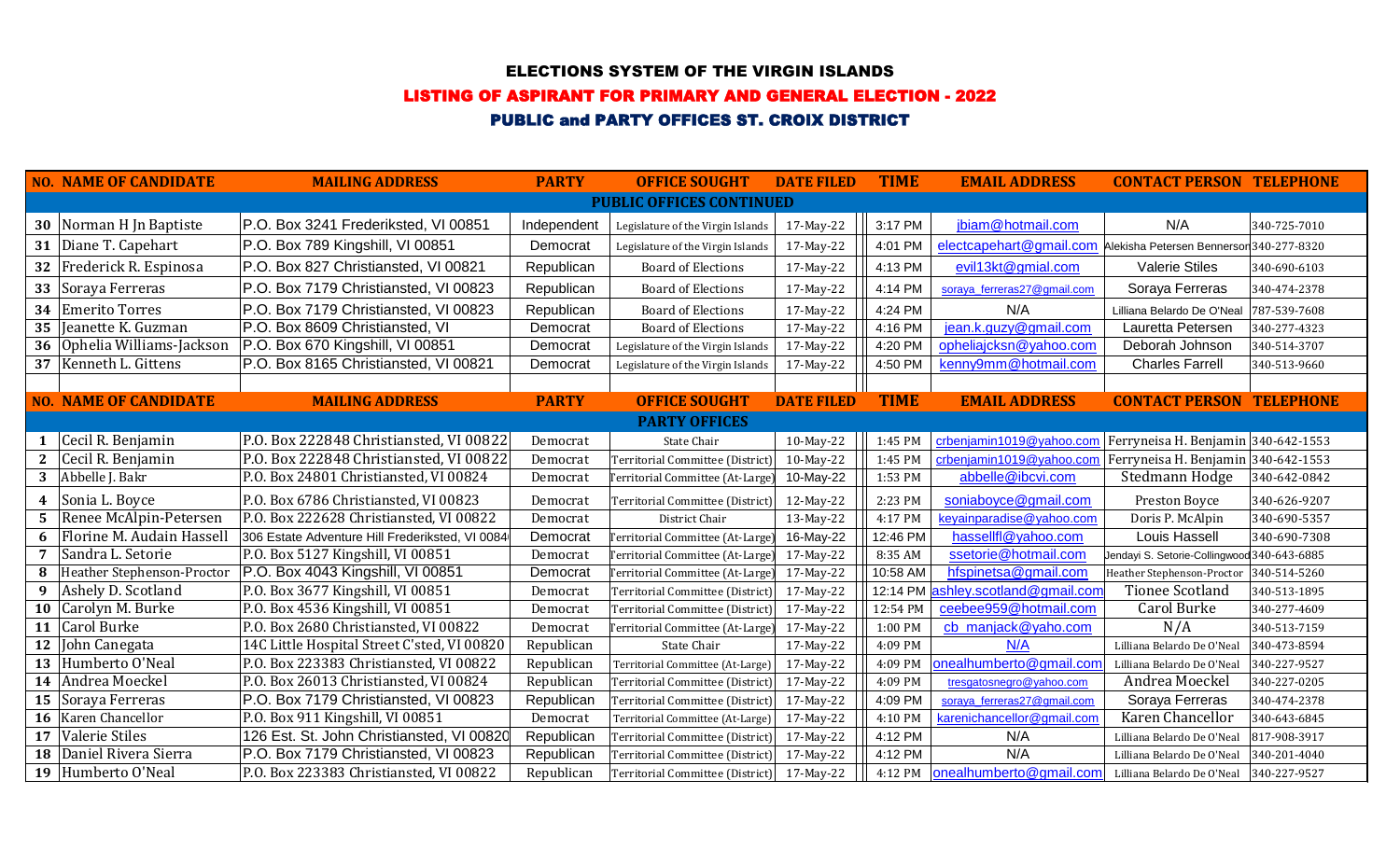### ELECTIONS SYSTEM OF THE VIRGIN ISLANDS

#### LISTING OF ASPIRANT FOR PRIMARY AND GENERAL ELECTION - 2022

# PUBLIC and PARTY OFFICES ST. CROIX DISTRICT

|                                | <b>NO. NAME OF CANDIDATE</b> | <b>MAILING ADDRESS</b>                         | <b>PARTY</b> | <b>OFFICE SOUGHT</b>             | <b>DATE FILED</b> | <b>TIME</b> | <b>EMAIL ADDRESS</b>        | <b>CONTACT PERSON</b>                          | <b>TELEPHONE</b> |  |
|--------------------------------|------------------------------|------------------------------------------------|--------------|----------------------------------|-------------------|-------------|-----------------------------|------------------------------------------------|------------------|--|
| <b>PARTY OFFICES CONTINUED</b> |                              |                                                |              |                                  |                   |             |                             |                                                |                  |  |
|                                | 20 Jeanette K. Guzman        | P.O. Box 8609 Christiansted, VI 00823          | Democrat     | Territorial Committee (At-Large) | 17-May-22         | 4:16 PM     | jean.k.guzy@gmail.com       | Lauretta Petersen                              | 340-277-4323     |  |
|                                | 21  Jose C. Nieves           | P.O. Box 6853 Christiansted, VI 00823          | Democrat     | Territorial Committee (District) | 17-May-22         | 4:16 PM     | jean.k.guzy@gmail.com       | Jeanette K. Guzman                             | 340-277-4323     |  |
|                                | 22 Deborah C. Johnson        | P.O. Box 5704 Christiansted, VI 00823          | Democrat     | Territorial Committee (At-Large) | 17-May-22         | 4:21 PM     | deborahcjohnson59@gmail.com | Eloise Benjamin                                | 321-439-1346     |  |
|                                | 23 Deborah C. Johnson        | P.O. Box 5704 Christiansted, VI 00823          | Democrat     | Territorial Committee (District) | 17-May-22         | 4:21 PM     | deborahcjohnson59@gmail.com | Eloise Benjamin                                | 321-439-1346     |  |
|                                | 24 Shomari A.C. Moorhead     | 102 Est. Whim Phase III Frederiksted, VI 00840 | Democrat     | Territorial Committee (District) | 17-May-22         | 4:38 PM     | shomari@gmail.com           | Shomari Moorhead                               | 340-513-4456     |  |
|                                | 25 George H. Byam            | P.O. Box 327 Christiansted, VI 00821           | Democrat     | Territorial Committee (At-Large) | 17-May-22         | 4:52 PM     |                             | Cecil Benjamin                                 | 340-277-0630     |  |
|                                | 26   Kwame Garcia, Sr.       | P.O. Box 1307 Kingshill, VI 00851              | Democrat     | Territorial Committee (At-Large) | 17-May-22         | 4:53 PM     | kwame.garcia74@gmail.com    | Grete J. Garcia                                | 340-690-2010     |  |
|                                | 27 Jaynae Edney              | P.O. Box 6916 Christiansted, VI 00823          | Democrat     | Territorial Committee (District) | 17-May-22         | 4:54 PM     | i.rissng10@yahoo.com        | Michael Wright/Genevieve Whitaker 340-277-4878 |                  |  |
|                                | 28   Ingrid Rissing          | P.O. Box 4958 Kingshill, VI 00851              | Democrat     | Territorial Committee (District) | 17-May-22         | 4:54 PM     | edneyjaynae@gmail.com       | Genevieve Whitaker 678-965-2560                |                  |  |